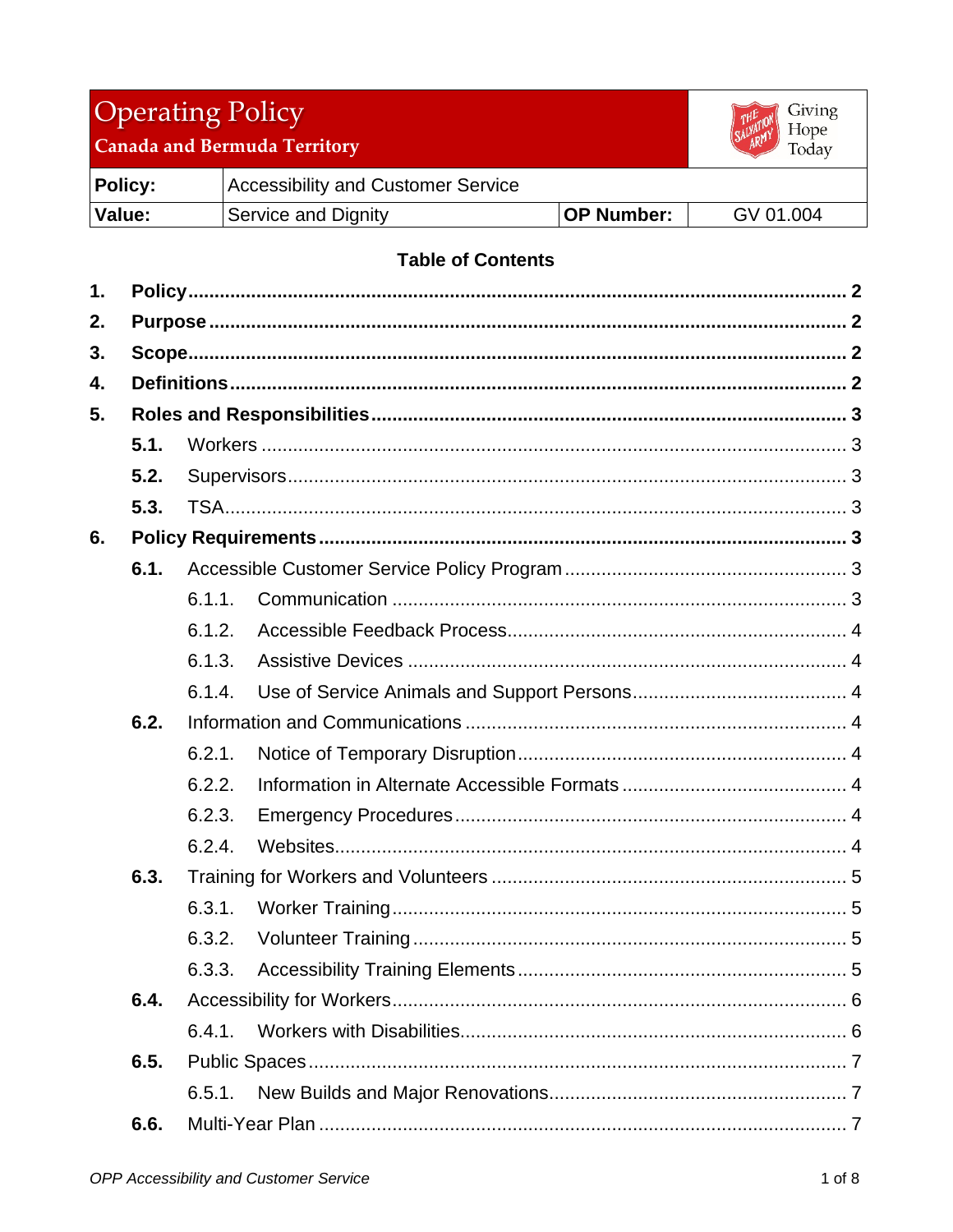| 8. |  |  |  |
|----|--|--|--|
|    |  |  |  |
|    |  |  |  |
|    |  |  |  |

## <span id="page-1-0"></span>**1. Policy**

The Salvation Army Canada and Bermuda Territory is committed to treating all people in a way that allows them to maintain their dignity and independence. We are committed to meeting the needs of people with disabilities in a timely manner, and will do so by preventing and removing barriers to accessibility and meeting accessibility requirements under applicable legislation such as the Accessibility for Ontarians with Disabilities Act and the Accessibility for Manitobans Act.

This Policy can be provided in an alternate accessible format to anyone upon request.

## <span id="page-1-1"></span>**2. Purpose**

In fulfilling its mission, The Salvation Army (TSA) will strive to provide its goods and services in a way that respects the dignity and independence of people with disabilities. TSA is committed to supporting its workers who live with disabilities and removing and preventing barriers to accessibility in its operations. TSA will strive to provide barrierfree environments when undertaking new builds and major renovations, in accordance with legal requirements under accessibility legislation and local building codes.

#### <span id="page-1-2"></span>**3. Scope**

Although accessibility legislation does not exist in every jurisdiction, the intent of the policy is for it to apply to TSA operations across the territory. It is expected that all ministry units will comply with the spirit of this policy, even in jurisdictions where there is no legal requirement to do so.

The policy must be strictly adhered to in Ontario and Manitoba.

#### <span id="page-1-3"></span>**4. Definitions**

Refer to the applicable provincial legislation regarding relevant definitions, which may differ slightly in each jurisdiction.

| <b>Term or Acronym</b> | <b>Description</b>                                                                                                                                                                                                                                                                                                                                                    |
|------------------------|-----------------------------------------------------------------------------------------------------------------------------------------------------------------------------------------------------------------------------------------------------------------------------------------------------------------------------------------------------------------------|
| <b>Disability</b>      | Any degree of physical disability, infirmity, malformation<br>or disfigurement that is caused by bodily injury, birth<br>defects or illness and without limiting the generality of<br>the foregoing includes diabetes, mellitus, epilepsy, a<br>brain injury, any degree of paralysis, amputation, lack of<br>physical co-ordination, blindness or visual impediment, |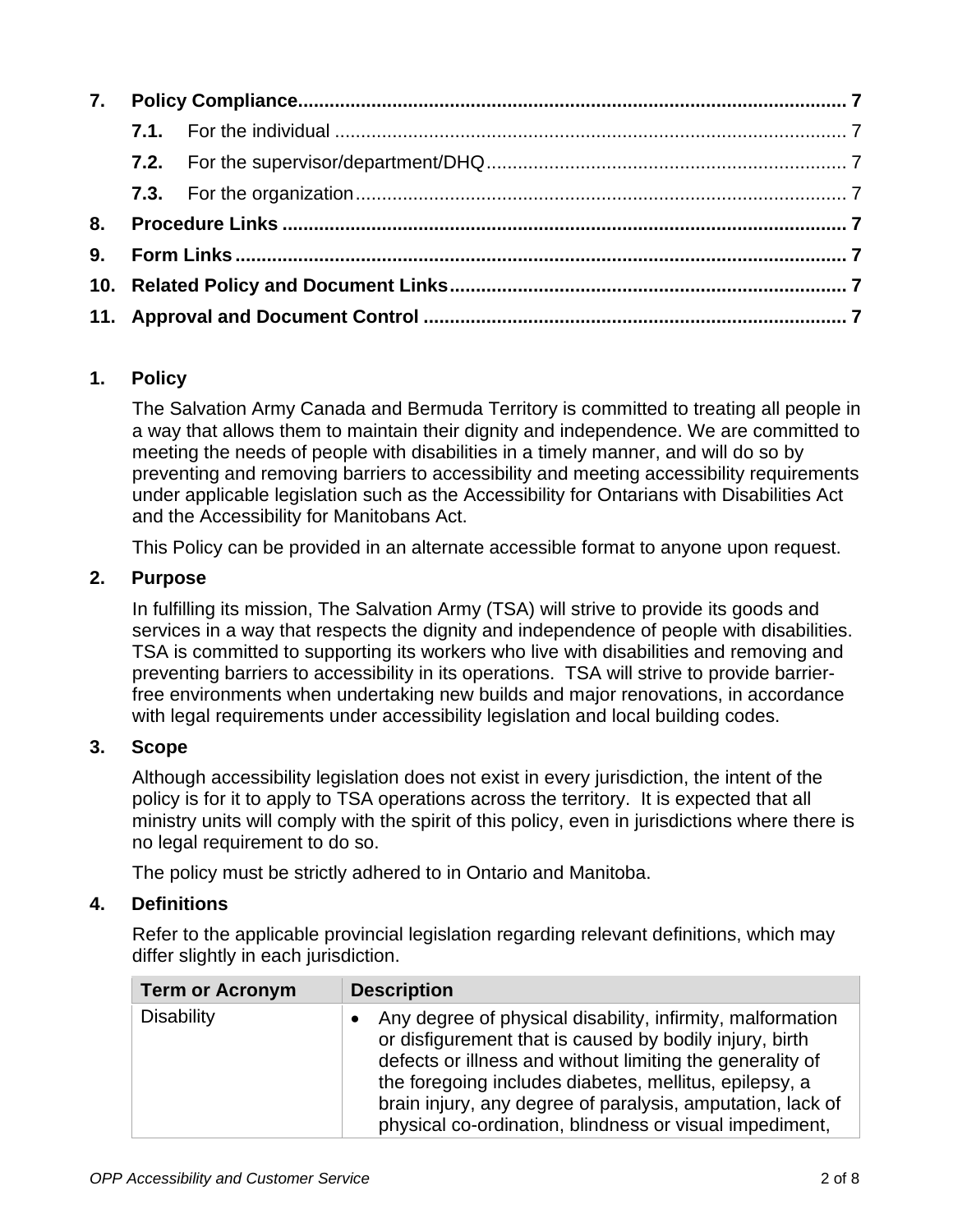| <b>Term or Acronym</b> | <b>Description</b>                                                                                                                                                                                                                                                                                                                                                   |  |  |
|------------------------|----------------------------------------------------------------------------------------------------------------------------------------------------------------------------------------------------------------------------------------------------------------------------------------------------------------------------------------------------------------------|--|--|
|                        | deafness or hearing impediment or physical reliance on<br>a guide dog or other animal or on a wheelchair or other<br>remedial appliance or device.                                                                                                                                                                                                                   |  |  |
|                        | A condition of mental impairment or a developmental<br>$\bullet$<br>disability.                                                                                                                                                                                                                                                                                      |  |  |
|                        | A learning disability or a dysfunction in one or more of<br>the processes involved in understanding or using<br>symbols or spoken language.                                                                                                                                                                                                                          |  |  |
|                        | A mental disorder.                                                                                                                                                                                                                                                                                                                                                   |  |  |
|                        | An injury or disability for which benefits were claimed or<br>received under the insurance plan established under<br>workers' compensation acts.                                                                                                                                                                                                                     |  |  |
| Supervisor             | A person who has charge of a workplace or authority over a<br>Worker.                                                                                                                                                                                                                                                                                                |  |  |
| Worker                 | A person who performs work or supplies services to TSA.<br>This includes officers, auxiliary-lieutenants, auxiliary-<br>captains, employees, contract staff and volunteers.                                                                                                                                                                                          |  |  |
| Workplace              | Any place where a worker performs work or is likely to be<br>engaged in any work. This may include, for instance, a<br>motor vehicle, a mobile emergency response unit or an off-<br>site location such as a hospital or prison. The definition of<br>workplace may be interpreted differently under statutes such<br>as Human Rights and Workers' Compensation Acts |  |  |

#### <span id="page-2-1"></span><span id="page-2-0"></span>**5. Roles and Responsibilities**

#### **5.1.** Workers

All workers must adhere to the requirements of this policy. This includes key volunteers.

#### <span id="page-2-2"></span>**5.2.** Supervisors

Are responsible for ensuring this policy is followed in their areas of responsibility and ensuring workers are aware of the policy's requirements. In conjunction with TSA, supervisors will ensure this policy is available to all workers.

<span id="page-2-3"></span>**5.3.** TSA

Is responsible for ensuring its policies meet TSA's mission and operational requirements, as well as any legislative requirements. TSA will review this policy annually, revise it appropriately and post it on The Salvation Army Canada and Bermuda territory's national websites.

#### <span id="page-2-5"></span><span id="page-2-4"></span>**6. Policy Requirements**

- <span id="page-2-6"></span>**6.1.** Accessible Customer Service Policy Program
	- 6.1.1. Communication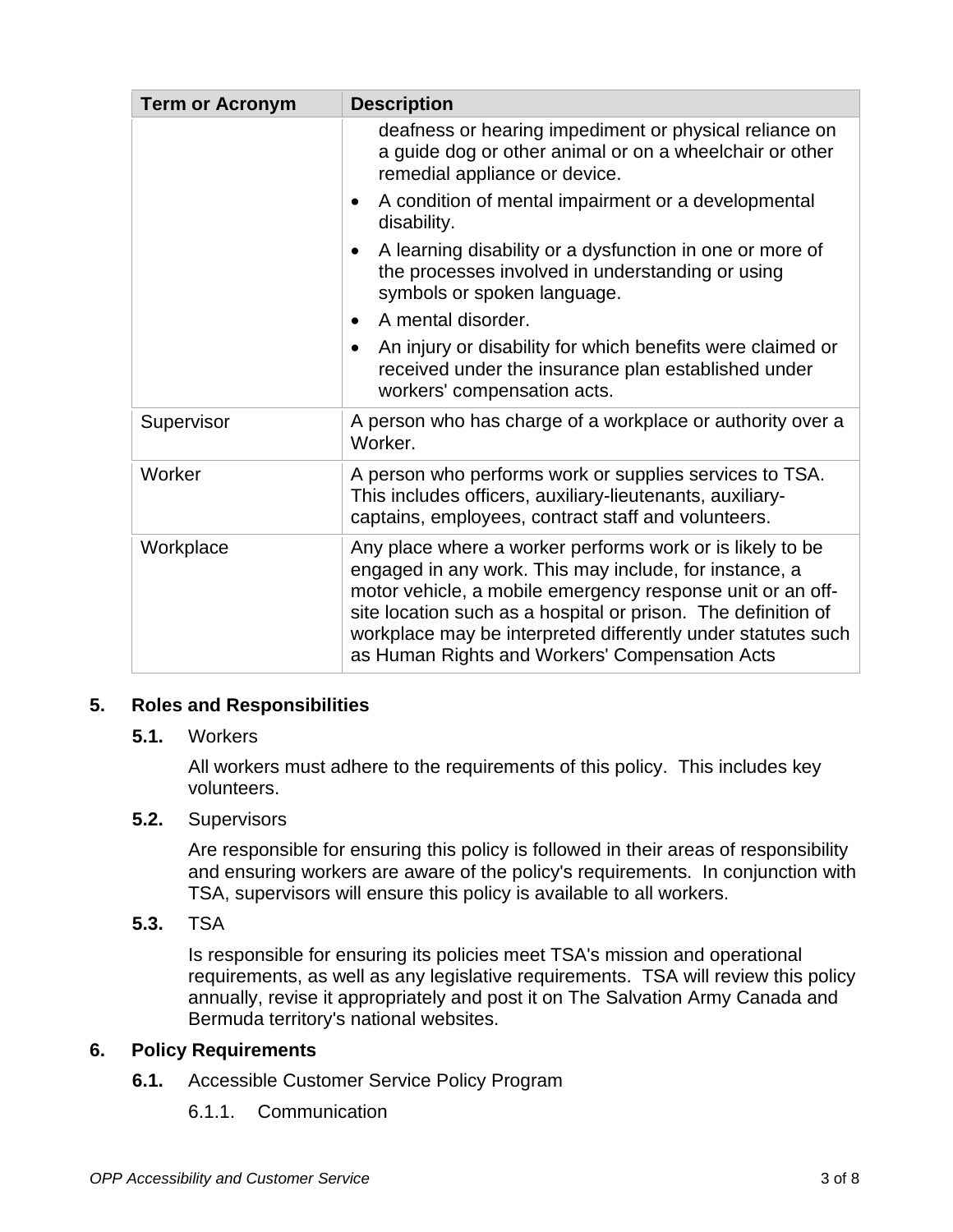Workers will communicate with people with disabilities in ways that take into account their disability.

Workers will offer to communicate with persons by whatever means of communication may be appropriate for a client, congregant or colleague, for example, in writing, in-person, relay services, etc.

<span id="page-3-0"></span>6.1.2. Accessible Feedback Process

Persons with disabilities are invited to provide feedback at the local ministry unit level and are invited to share their comments using whatever means appropriate, including by email, in person, etc. For further details, refer to TSA's website at www.SalvationArmy.ca.

Documentation describing the feedback process can be made available in an accessible format by TSA upon request.

<span id="page-3-1"></span>6.1.3. Assistive Devices

Workers will be trained to be familiar with various assistive devices that may be used by clients with disabilities while accessing TSA services.

<span id="page-3-2"></span>6.1.4. Use of Service Animals and Support Persons

Workers will be trained on how to interact with people with disabilities who are accompanied by a service animal.

Any person with a disability who is accompanied by a support person will be allowed to enter TSA premises with their support person to access TSA's services.

- <span id="page-3-4"></span><span id="page-3-3"></span>**6.2.** Information and Communications
	- 6.2.1. Notice of Temporary Disruption

TSA will provide notice of any planned or unexpected disruption affecting the ministry unit or workplace. This notice will include information about the reason for the disruption, its anticipated duration and a description of alternative facilities or services, if available.

The notice will be placed at all public service counters on TSA premises and will be sent to affected workers.

<span id="page-3-5"></span>6.2.2. Information in Alternate Accessible Formats

Each ministry unit will prominently display a notice indicating that documents and/or information are available in alternate accessible formats upon request.

<span id="page-3-6"></span>6.2.3. Emergency Procedures

If a ministry unit prepares emergency procedures, plans or public safety information and makes that information available to the public, the ministry unit shall provide the information in an accessible format or with communication supports upon request.

<span id="page-3-7"></span>6.2.4. Websites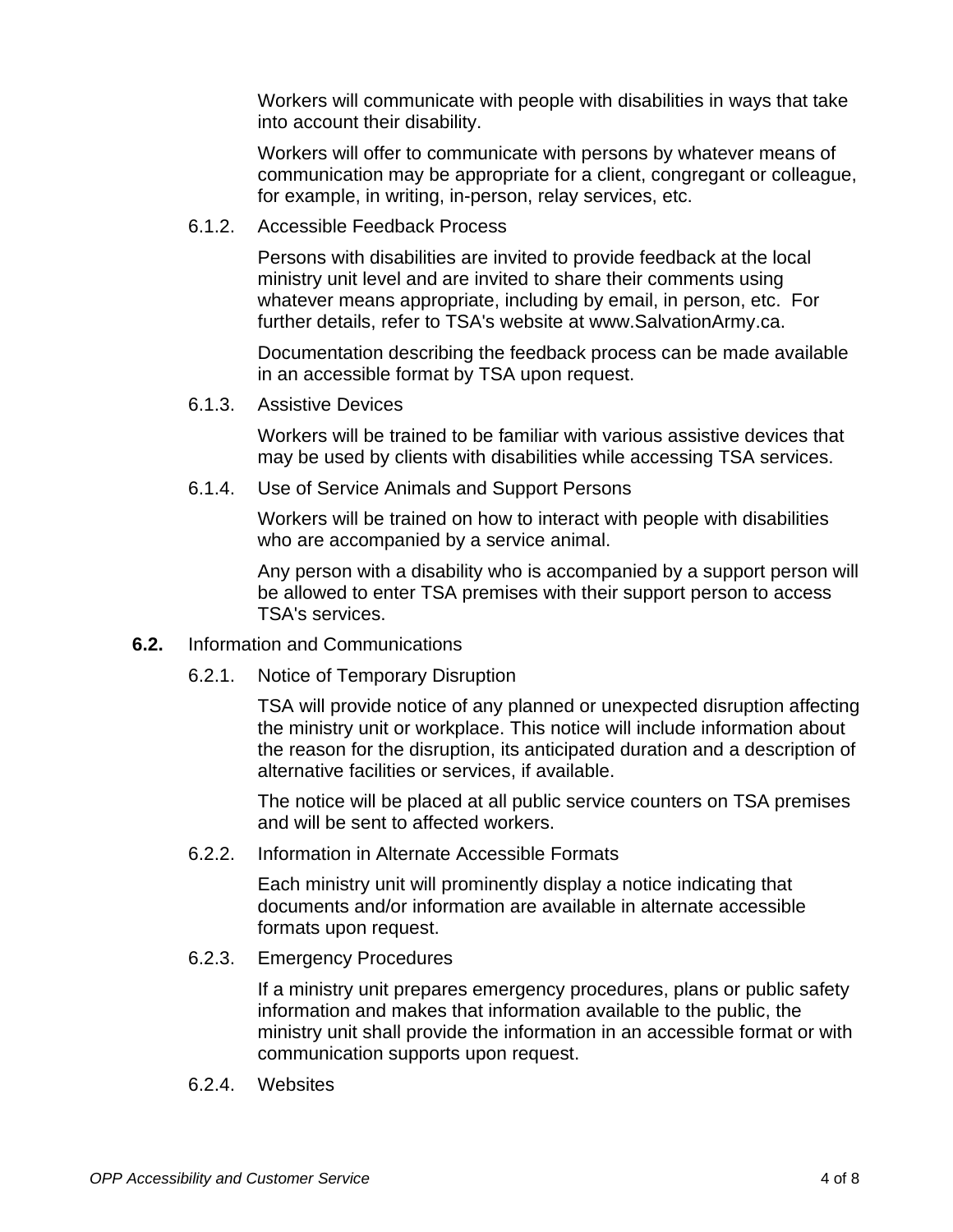TSA's national websites, as well as ministry unit websites in Ontario, must comply with the WCAG 2.0 Level AA standard for accessible websites. National and Ontario-based websites that do not meet this standard will be deactivated. Ministry units must periodically ensure that their websites are compliant with legislation.

- <span id="page-4-1"></span><span id="page-4-0"></span>**6.3.** Training for Workers and Volunteers
	- 6.3.1. Worker Training

Supervisors, in conjunction with TSA, will ensure that accessibility training is provided training to all workers. E-training for Workers is available by accessing e-courses at: https://vubiz.com/ChAccess/SalvationArmy/.

#### <span id="page-4-2"></span>6.3.2. Volunteer Training

Ministry unit leaders, in conjunction with TSA, will provide training to key volunteers who:

- Interact with the public
- Handle websites and social media on behalf of TSA
- Advise on property-related projects
- Are involved in the development and approval of customer service policies, practices and procedures
- Recruit, select, train, manage, supervise or coordinate others

Volunteer training will be provided upon orientation, and refresher courses will be made available as appropriate.

#### <span id="page-4-3"></span>6.3.3. Accessibility Training Elements

Accessibility training for workers and key volunteers will include the following:

- How to interact and communicate with people with various types of disabilities.
- How to interact with people with disabilities who use an assistive device or require the assistance of a service animal or a support person.
- How to use equipment or devices, e.g., relay devices, wheelchair lifts, etc., available on TSA's premises, or other mechanisms that may help with the provision of services to people with disabilities.
- What to do if a person with a disability is having difficulty in accessing TSA's services and how to report customer service feedback.
- Specific TSA individual ministry unit policies, practices and procedures relating to the accessible customer service standards for that specific facility and equipment.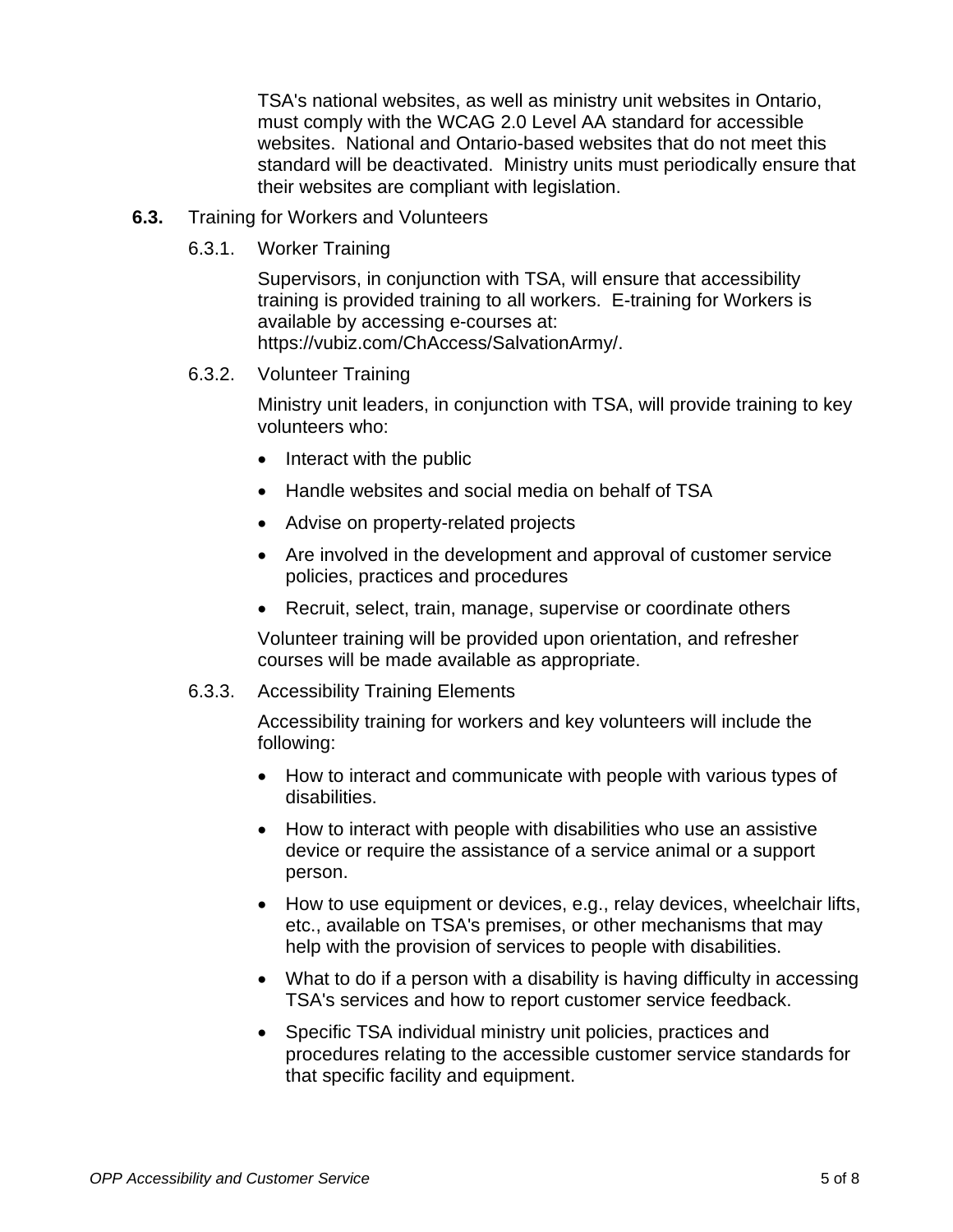• In Ontario and Manitoba, training must include information about accessible legislation and the Human Rights Code as it relates to people with disabilities.

TSA will provide ongoing training when revisions are made to its accessibility policies.

- <span id="page-5-1"></span><span id="page-5-0"></span>**6.4.** Accessibility for Workers
	- 6.4.1. Workers with Disabilities

Workers with disabilities will be supported in the following ways:

- During the recruitment process, job candidates will be provided with accommodations, upon request.
- Generalized workplace information that is normally made available to all Workers will be provided in alternative accessible formats, upon request, and in consultation with the worker.
- Emergency-related information will be made available to workers with known disabilities. To ensure the safety of all workers, supervisors will, if aware that a disabled worker may need accommodation, work with that person to develop an individualized emergency plan. Supervisors will review the emergency information each time there is a change in the worker's workspace and/or whenever other factors require that the emergency information be reviewed. Supervisors will periodically offer the opportunity for staff to request an individualized emergency plan.
- If a worker requires accommodation, supervisors will, in consultation with a worker with a disability and with human relations (HR), develop a written accommodation plan to assist the worker in completing their role, in accordance with TSA's protocols on developing accommodation plans. The accommodation plan must be reviewed when there is a change in the worker's workspace, role, and/or whenever other factors require that the accommodation plan be reviewed.
- Supervisors, in consultation with HR and other stakeholders, will adhere to TSA's return-to-work protocols for workers returning to the workplace after a disability-related absence.
- Performance management, performance appraisals and other individual career development tools will take into account the accessibility needs of workers with disabilities when managing and assessing performance. The worker's disability must be taken into consideration when making decisions on promotions, transfers, and appointments.
- TSA in Manitoba must develop an accommodation training policy. A summary of the content of the training must be made available in accessible formats upon request, and training records must be kept in workers' personnel files.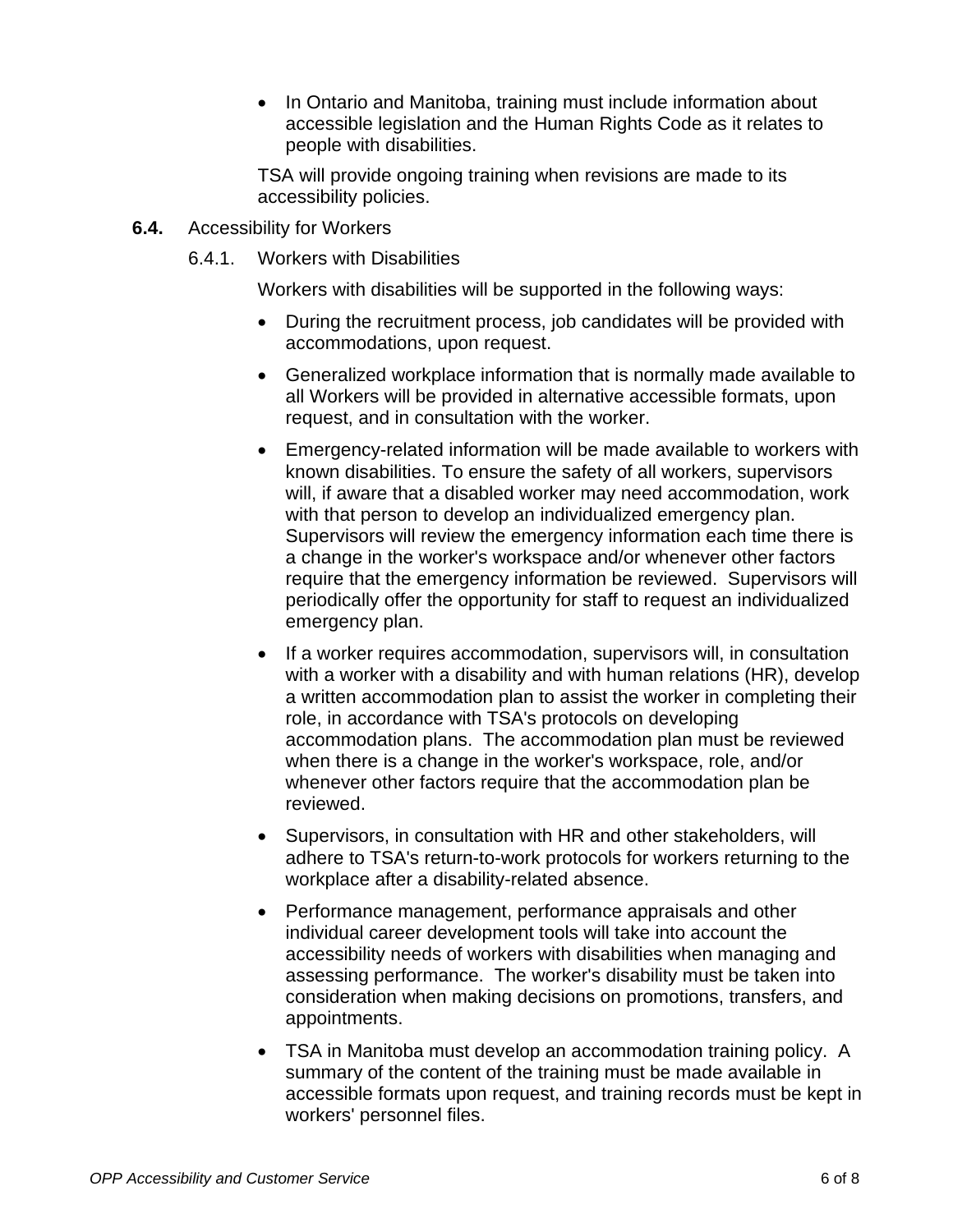<span id="page-6-1"></span><span id="page-6-0"></span>**6.5.** Public Spaces

#### 6.5.1. New Builds and Major Renovations

New building projects and major renovations of public spaces must address accessibility requirements in local building codes. Public spaces include service counters, outdoor play areas, recreational trails, beach access routes, parking lots, fixed waiting lines, outdoor public eating areas, paths of travel and waiting areas with fixed seating. Other aspects of barrier-free accessibility must also be considered, such as doors, ramps, washrooms, fire alarms systems, etc. Ministry units will consult with the DHQ/THQ Property Department prior to committing to new builds or renovations, which include accessibility elements.

#### 6.5.2. Providers of Goods and Services

Contracts for professional services and/or the provision of propertyrelated goods (such as architects, builders, contractors, or suppliers of playground apparatus, service counters, etc.) must ensure compliance with the Accessibility for Ontarians with Disabilities Act, and/or the Accessibility for Manitobans Act, and the local building code. Contracts and quotes should include such expectations.

#### <span id="page-6-2"></span>**6.6.** Multi-Year Plan

For further details on TSA initiatives and commitments, see the attached multiyear plan.

#### <span id="page-6-4"></span><span id="page-6-3"></span>**7. Policy Compliance**

**7.1.** For the individual

Compliance with this policy is mandatory. Non-compliance may lead to disciplinary action as determined by TSA policy.

<span id="page-6-5"></span>**7.2.** For the supervisor/department/DHQ

Supervisors must periodically evaluate the implementation of this policy to ensure compliance.

<span id="page-6-6"></span>**7.3.** For the organization

TSA will support supervisors in their duty to comply with policy requirements.

#### <span id="page-6-7"></span>**8. Procedure Links**

NA

<span id="page-6-8"></span>**9. Form Links**

NA

#### <span id="page-6-9"></span>**10. Related Policy and Document Links**

Multi-Year Accessibility Plan 2021

#### <span id="page-6-10"></span>**11. Approval and Document Control**

## **Approved by:**

TERRITORIAL MANAGEMENT BOARD